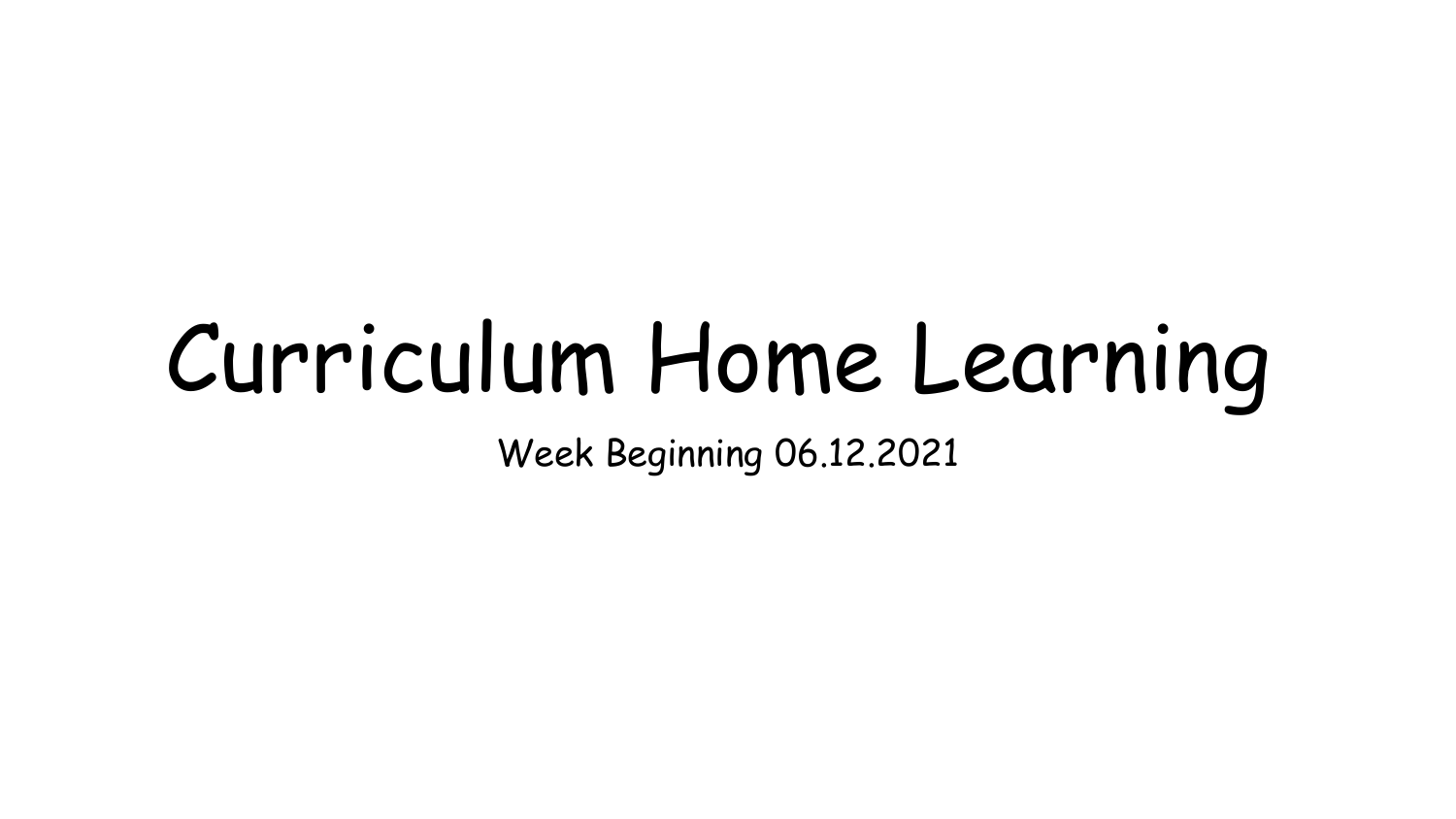## This week … People who help us

- Day 1 Nativity rehearsal
- Day 2 Firefighters
- Day 3 Handprint Firefighters
- Day 4 I'm a firefighter song
- Day 5 EYFS at home People who help us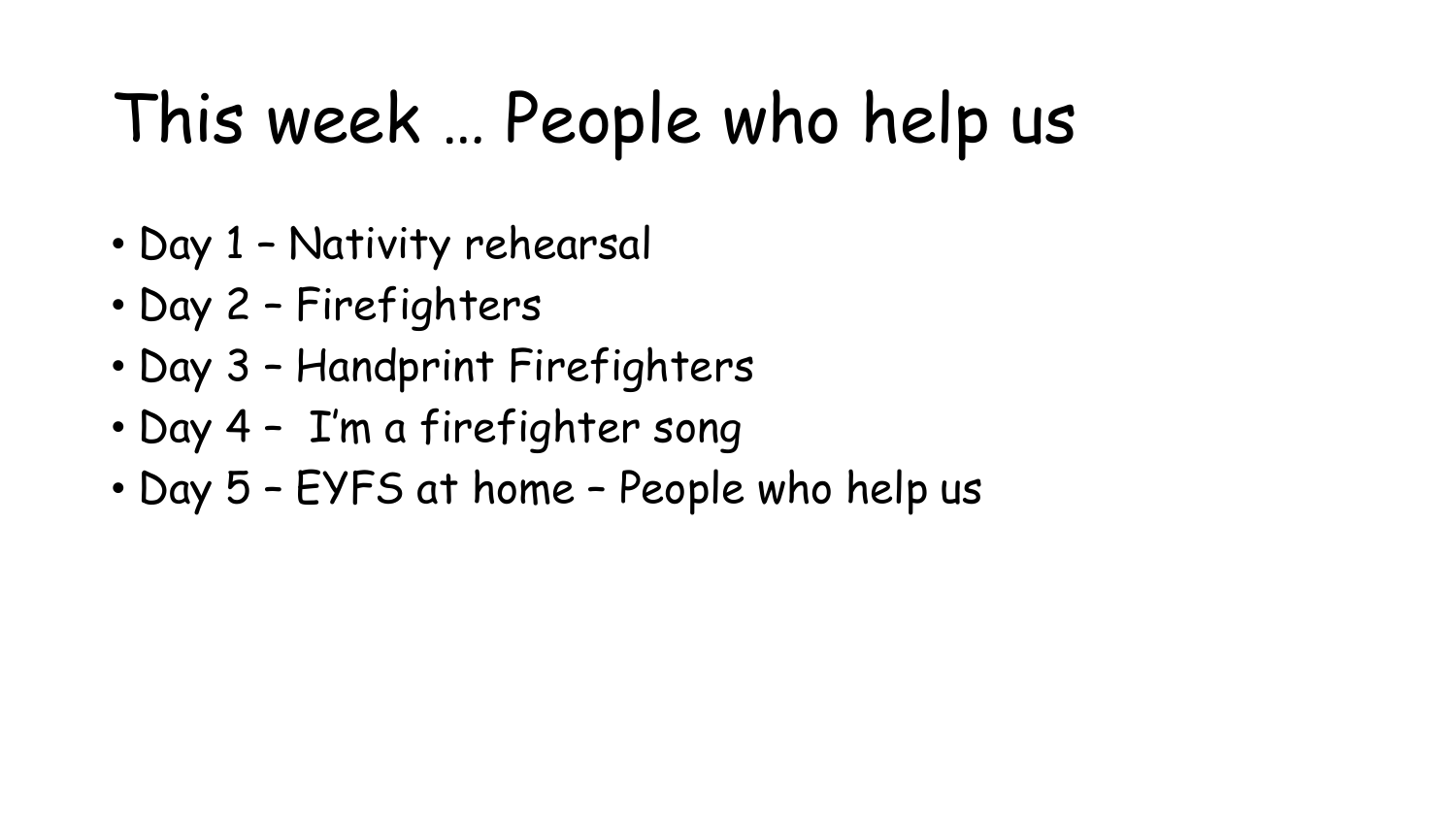### Day 1 – Nativity Rehearsal

#### We haven't got long till our BIG Nativity performance, so take this time to learn the songs that we will be singing.

#### **BUMPING UP AND DOWN (ON A CAMEL) (O Tra**

BUMPING UP AND DOWN ON A CAMEL. WHICH IS BUMPING UP AND DOWN UNDER THEM! BUMPING UP AND DOWN ON A CAMEL, ALL THE WAY TO BETHLEHEM.  $A$ 





- → WE HAVE GOLD FOR THE BABY. THE STAR WILL SHOW US THE WAY.
- FRANKINCENSE FOR THE KING OF THE WORLD, **BORN THIS HAPPY DAY!** BUMPING UP AND DOWN ON A CAMEL....
- → WE HAVE MYRRH FOR THE BABY. THE STAR WILL SHOW US THE WAY. TAKING GIFTS TO THE KING OF THE WORLD, **BORN THIS HAPPY DAY!** BUMPING UP AND DOWN ON A CAMEL....

(repeat last line twice)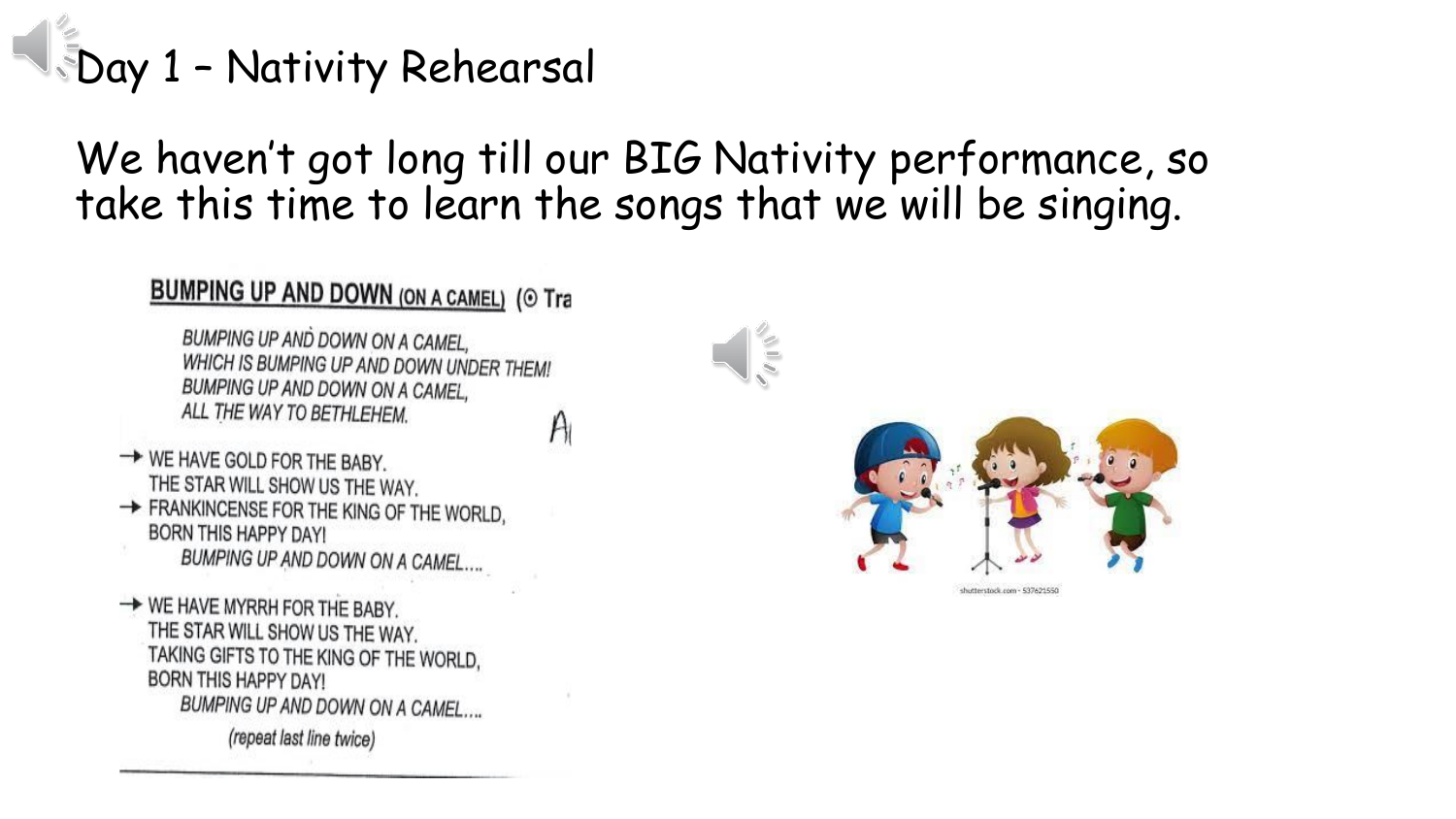#### Day 2 – Firefighters

Today we will be learning all about Firefighters.

Do you know what a Firefighter does?

Lets find out more.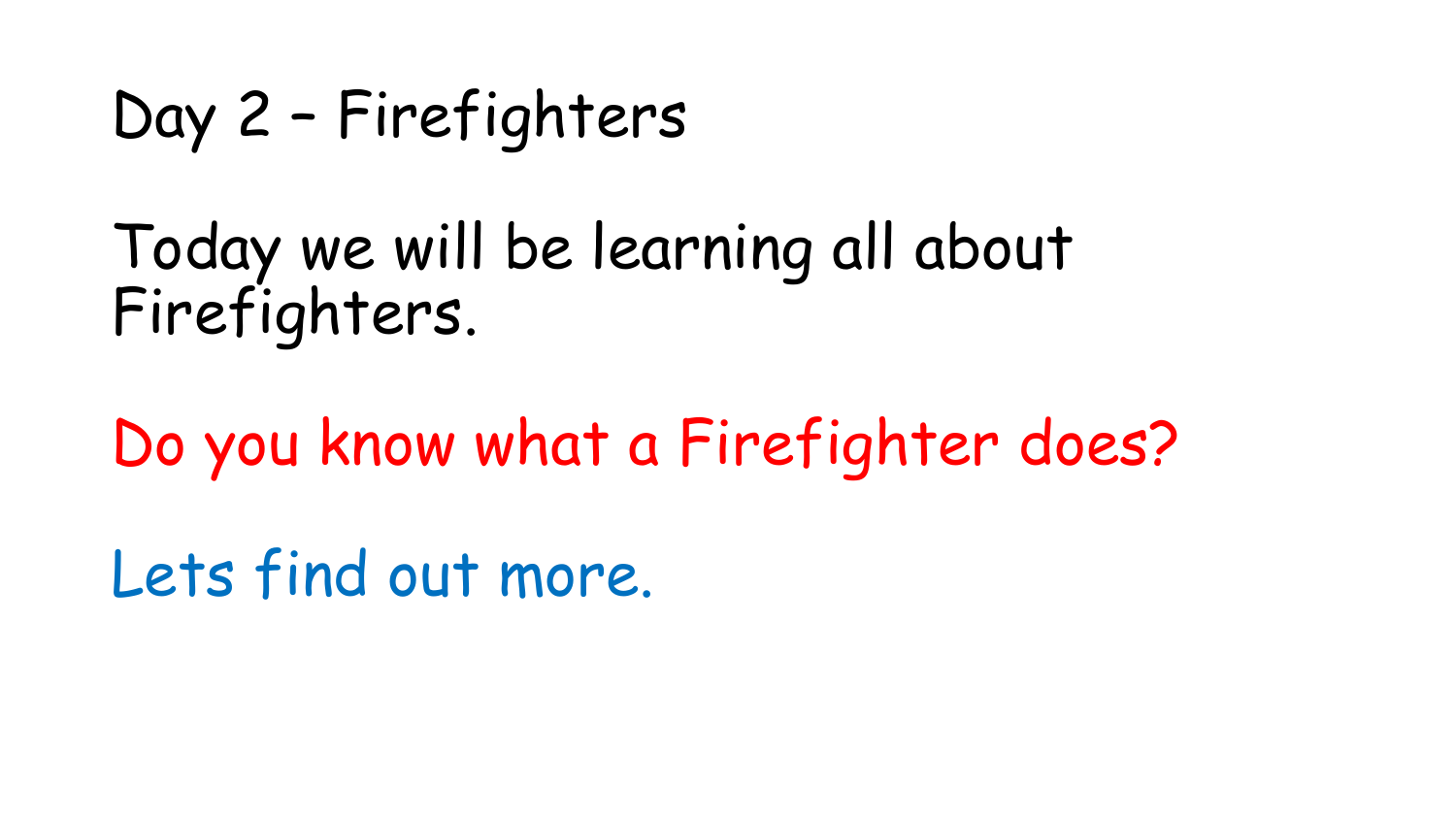#### • **Firefighter:**

- Firefighters help protect the community in emergency situations
- They put out fires
- Firefighters are called to assist at crashes
- They respond to a variety of calls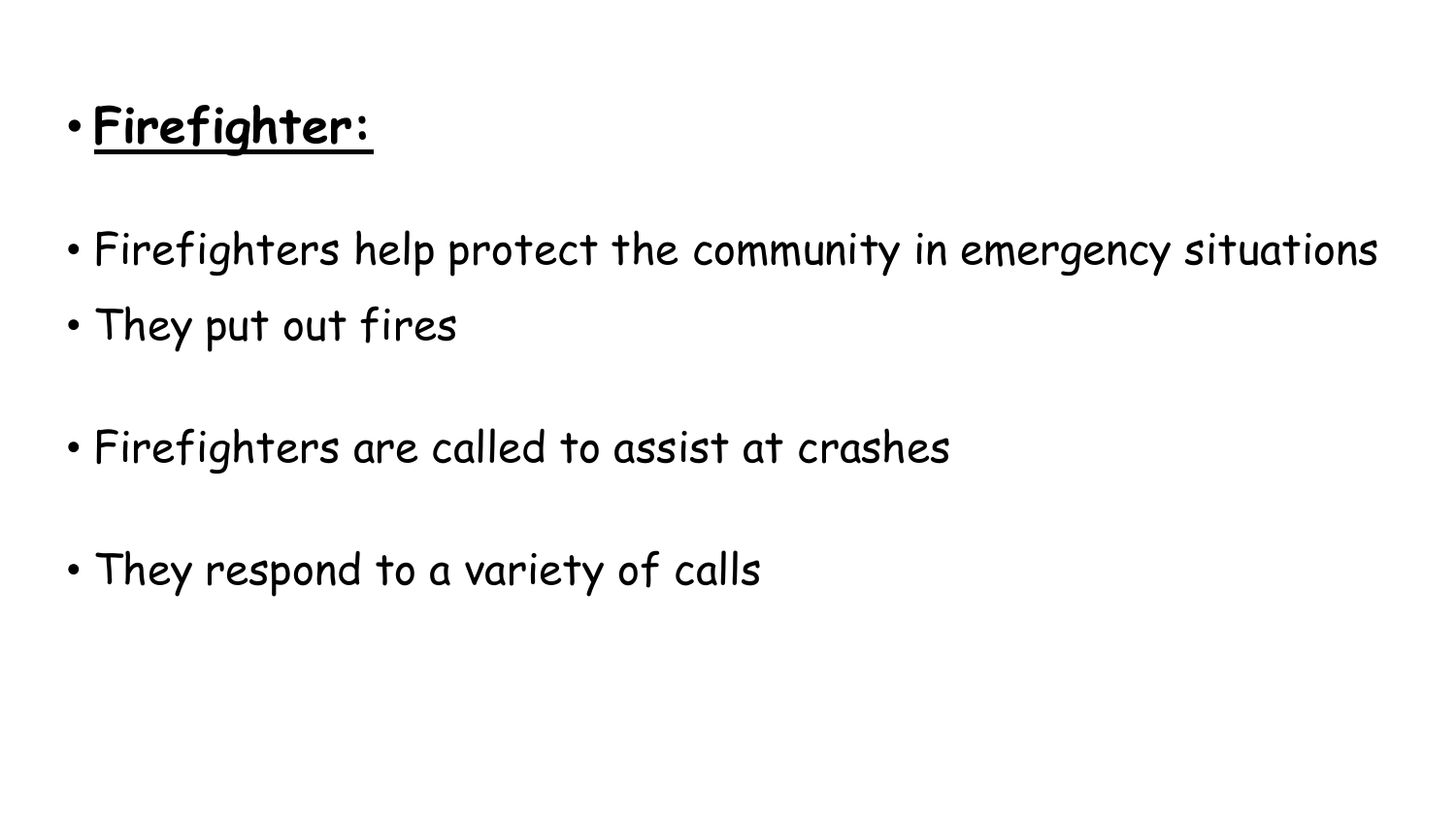#### **Can you imagine that :**



#### Let's watch the video below to find out more

#### about Firefighters.

*<https://www.youtube.com/watch?v=YQqgIFvn7gU>*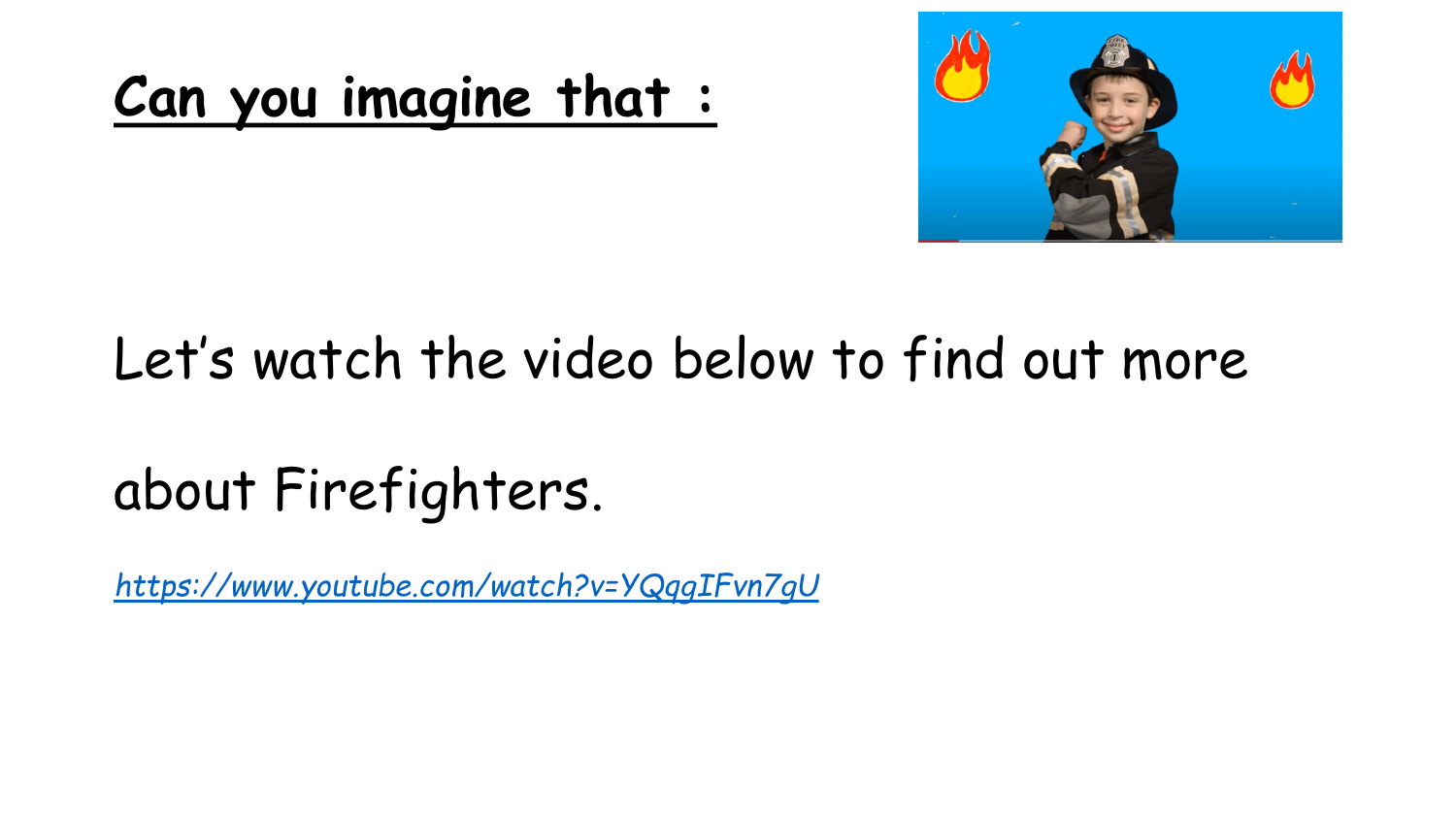



#### I would like you to create a poster all

about Firefighters and the amazing work

They do to keep us safe.

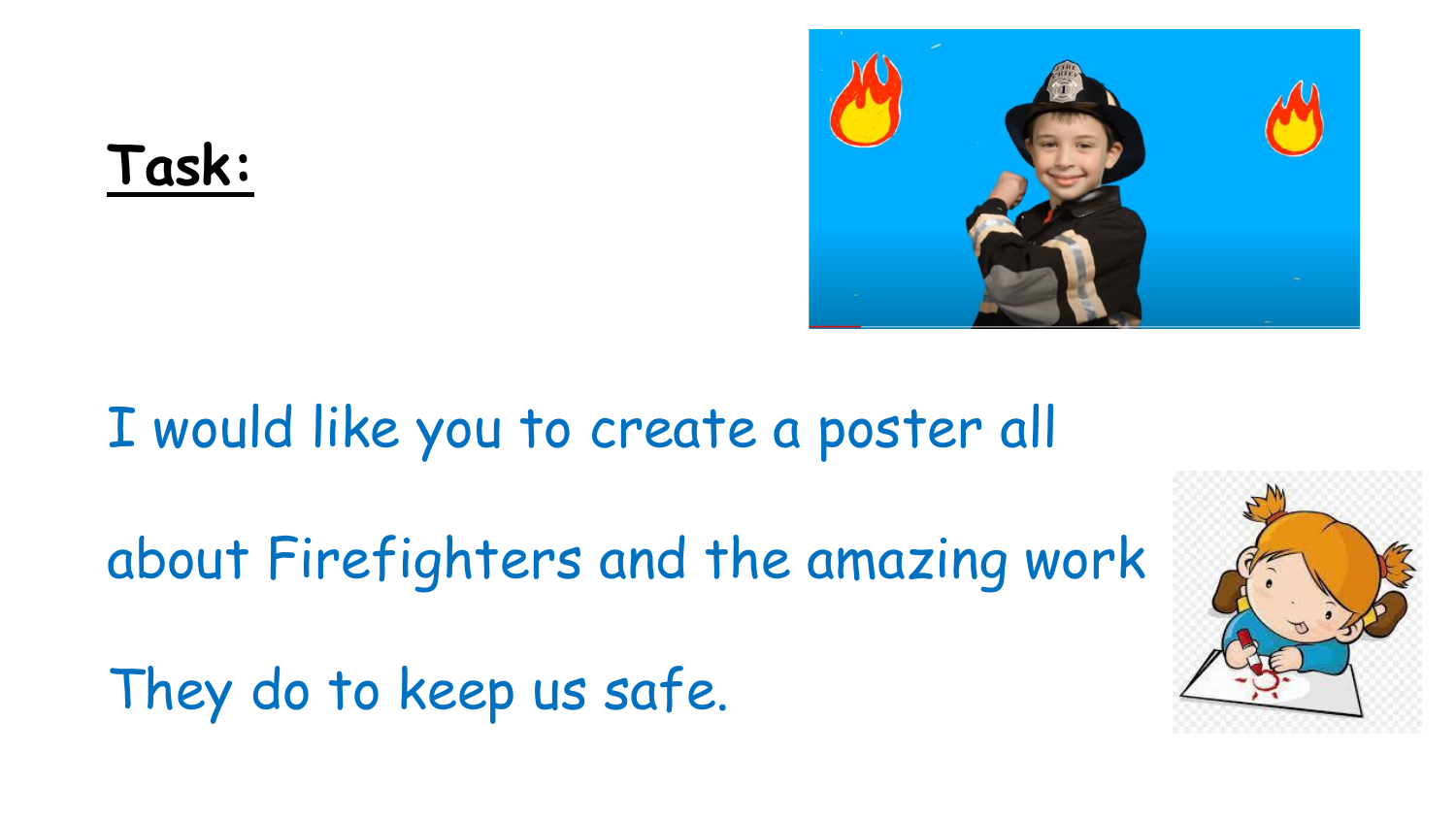# Don't forget to email your work to your teacher!

- ra@hortongrangeacademy.co.uk -Miss Bedford
- rb@hortongrangeacademy.co.uk Mrs Bibi rc@hortongrangeacademy.co.uk - Miss Goodwin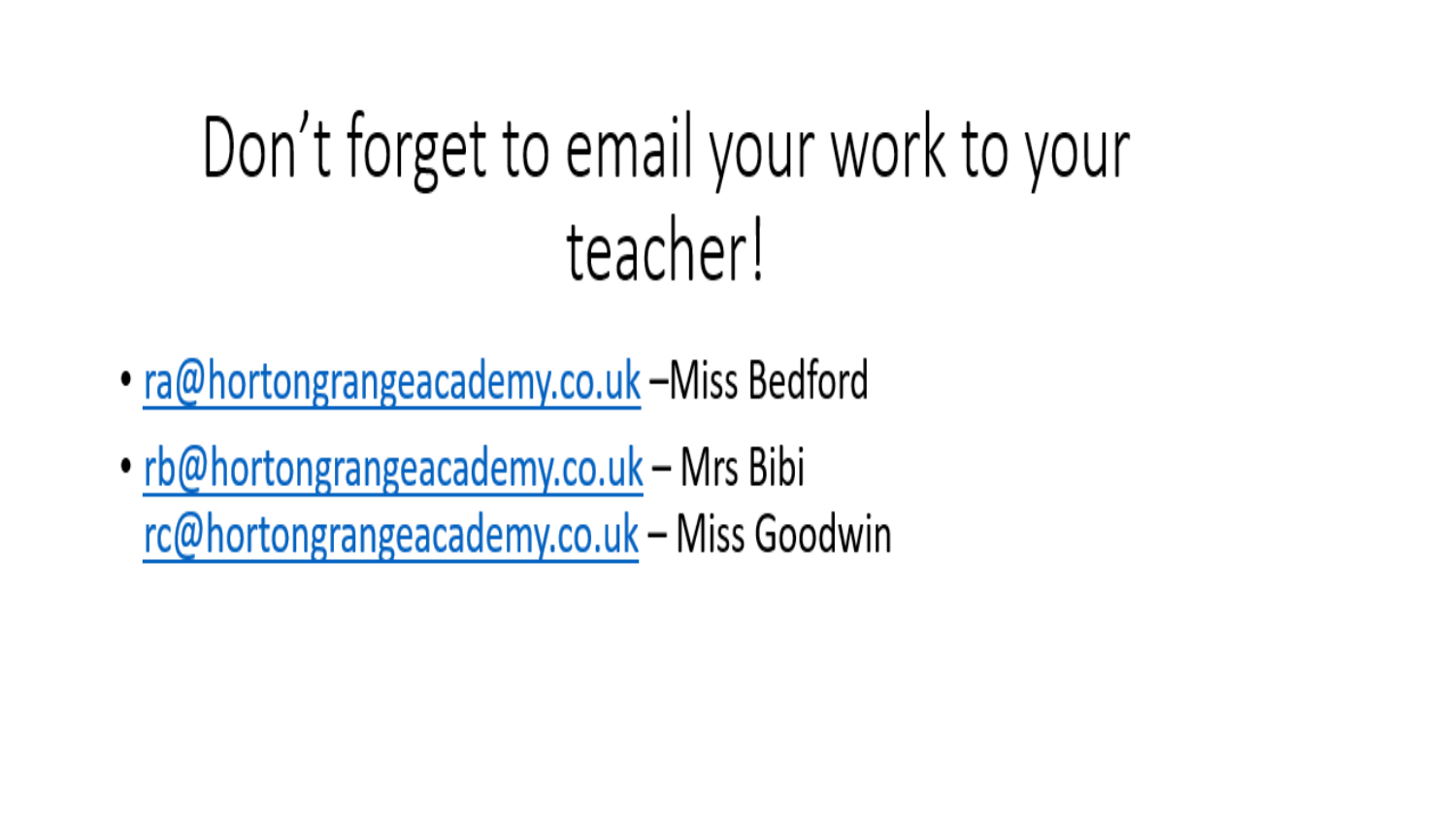## Day 3 – Today we are going to create some handprint Firefighters.



You will need a grown up to help you.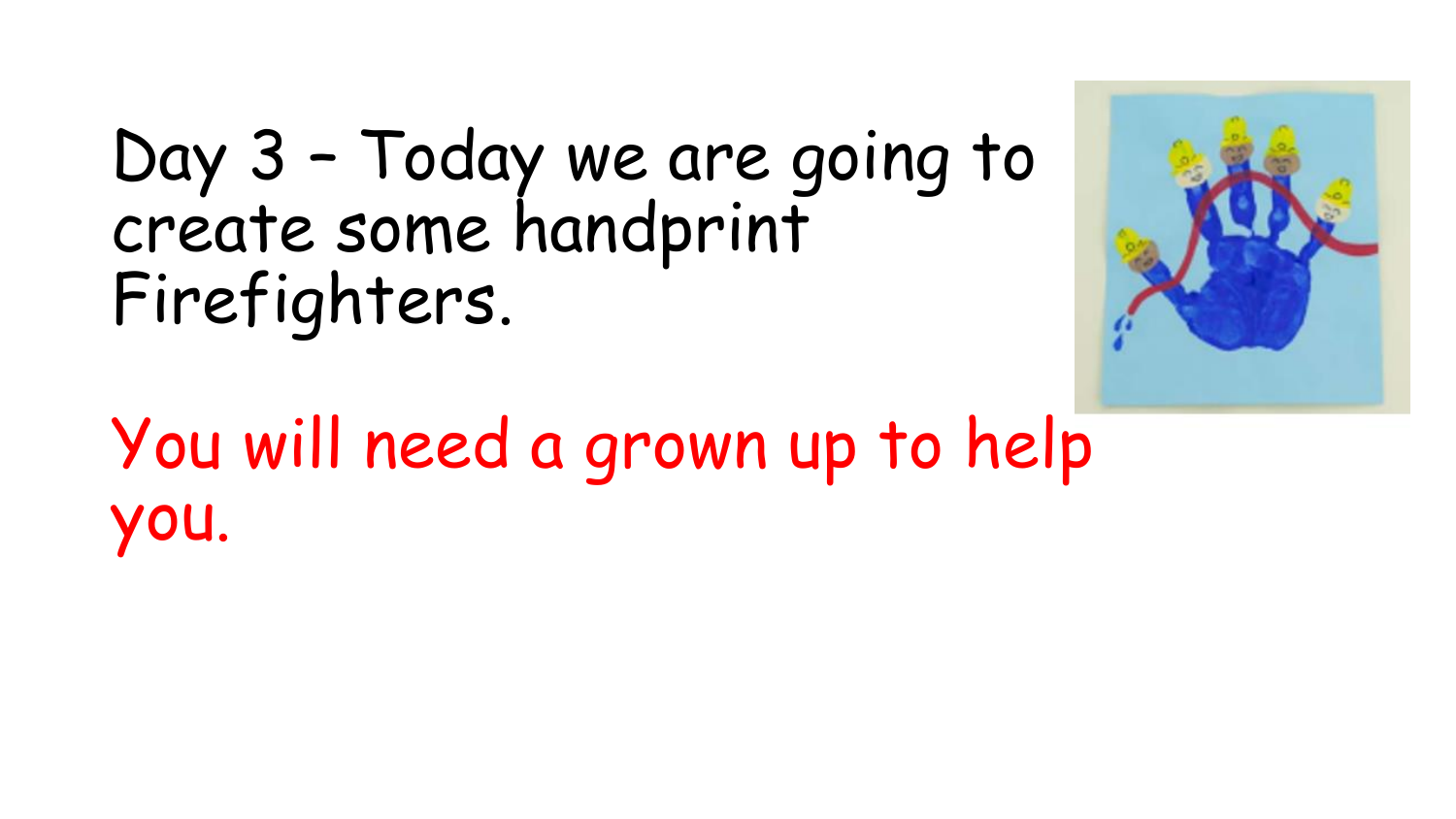# Handprint Firefighters

#### **Supplies**

- Selection of paints
- Paint brush
- Felt tip pens
- White paper or card



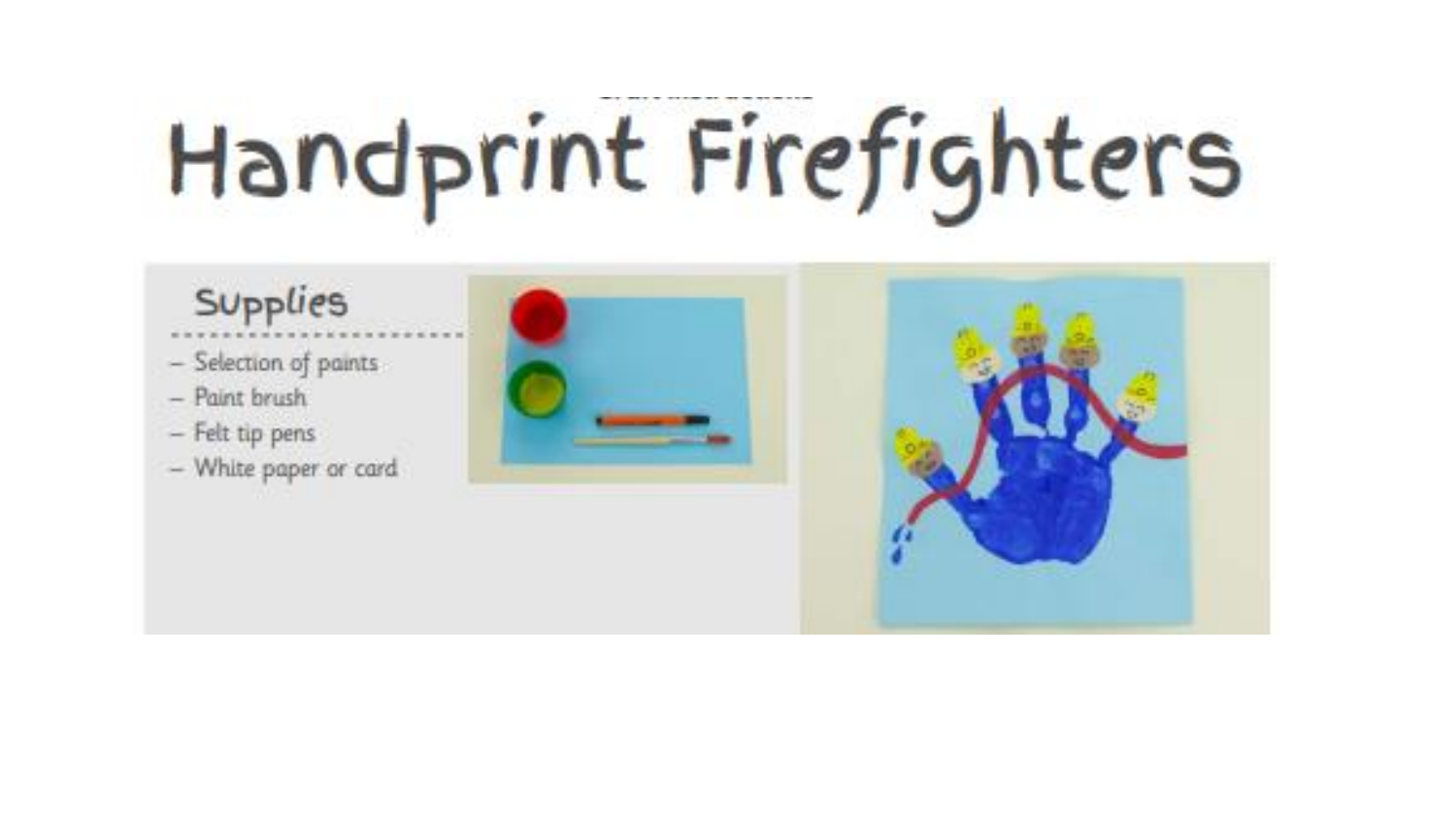#### Task:



Print a handprint into the middle of the paper with the fingers spread out. Then leave to dry.



Now give the firefighters a hose! To do this, paint a line along the middle of each finger to give the impression that the firefighters are holding the hose.



Now make some faces for the firefighters. To do this place a thumb print onto the top of each finger, then leave to dry.



Use some blue paint to paint some water droplets coming out of the end of the hose.



Using a little finger, add a finger print on the top of each face to form the firefighter's hats. You may want use a thin brush to add a rim to the hat. Then leave to dry.



Add detail to the fire hats using yellow or black felt tip pen.



Using a black felt tip pen, draw features onto the firefighter's faces.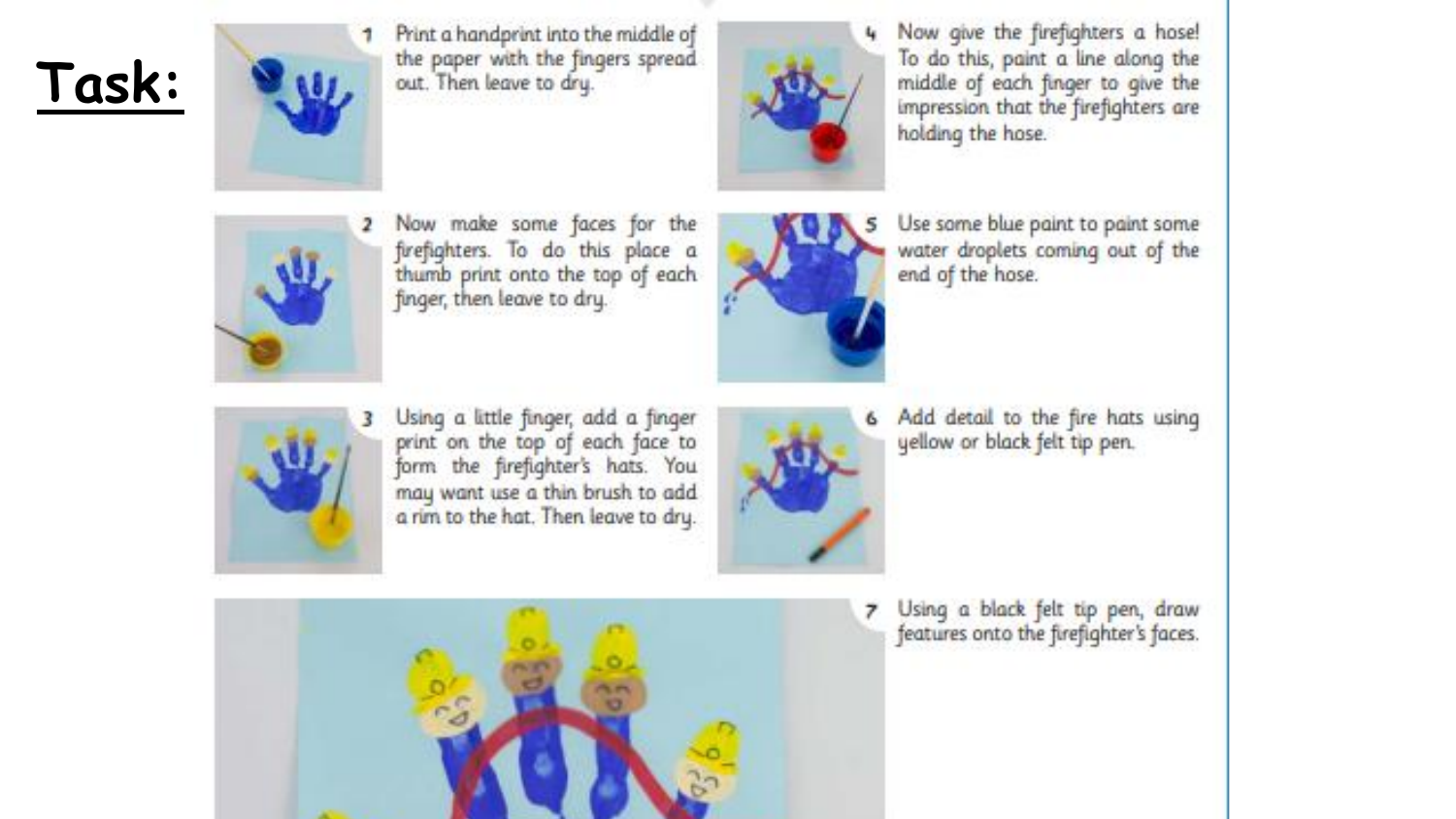# Don't forget to email your work to your teacher!

- ra@hortongrangeacademy.co.uk –Miss Bedford
- rb@hortongrangeacademy.co.uk Mrs Bibi rc@hortongrangeacademy.co.uk - Miss Goodwin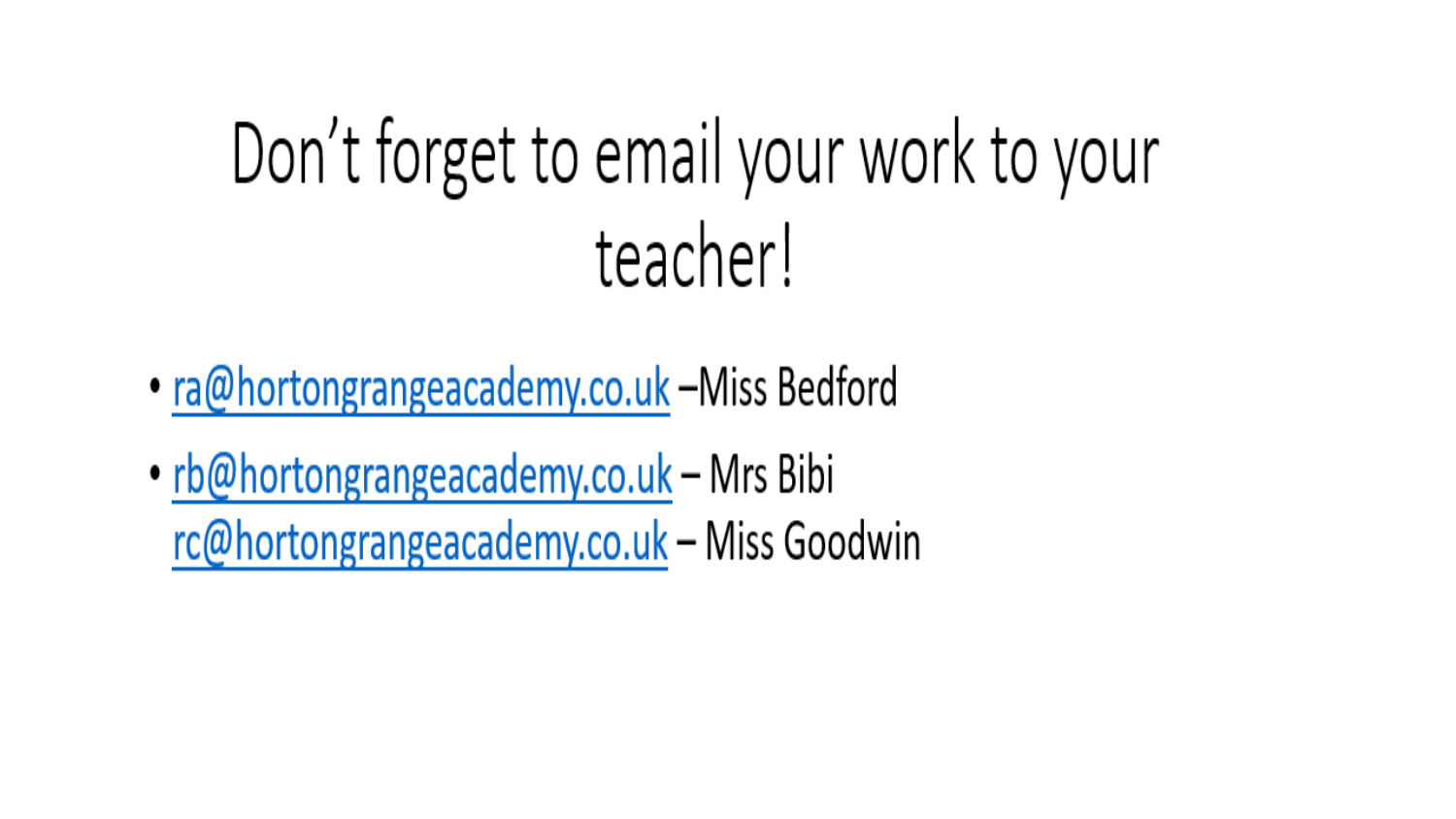Ask your adult to read the lyrics of the song and see if you can learn some of the lyrics.

I'm a firefighter, brave and strong. Climb up the ladders, They're so long. When I see a fire, Hear me shout, Use the hose and put it out. (sing to the tune of I'm a little teapot)

You can even record a short of video of yourself singing the song and send it to your class teacher.

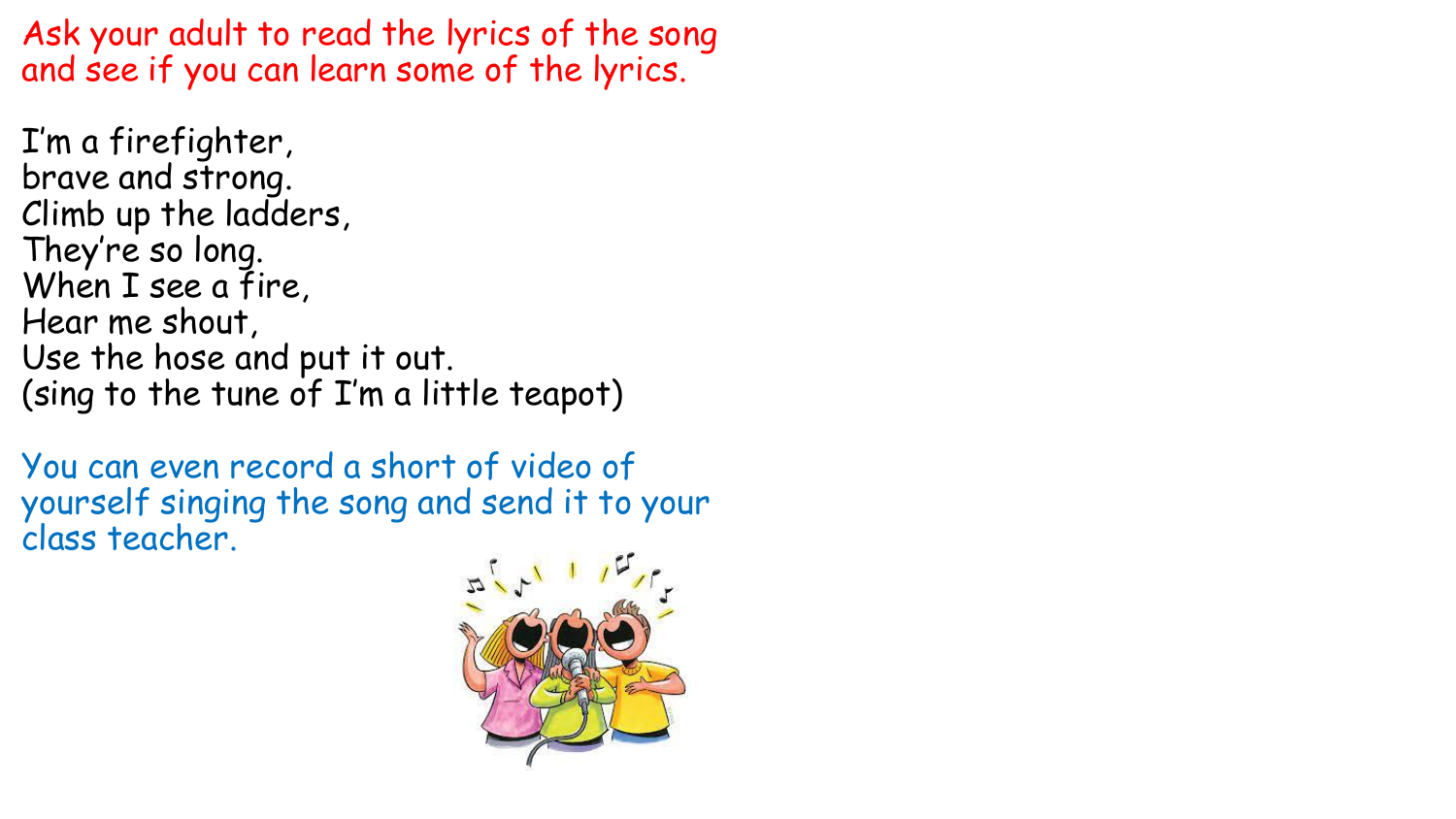#### Don't forget to email your work to your teacher!

- ra@hortongrangeacademy.co.uk -Miss Bedford
- rb@hortongrangeacademy.co.uk Mrs Bibi rc@hortongrangeacademy.co.uk - Miss Goodwin